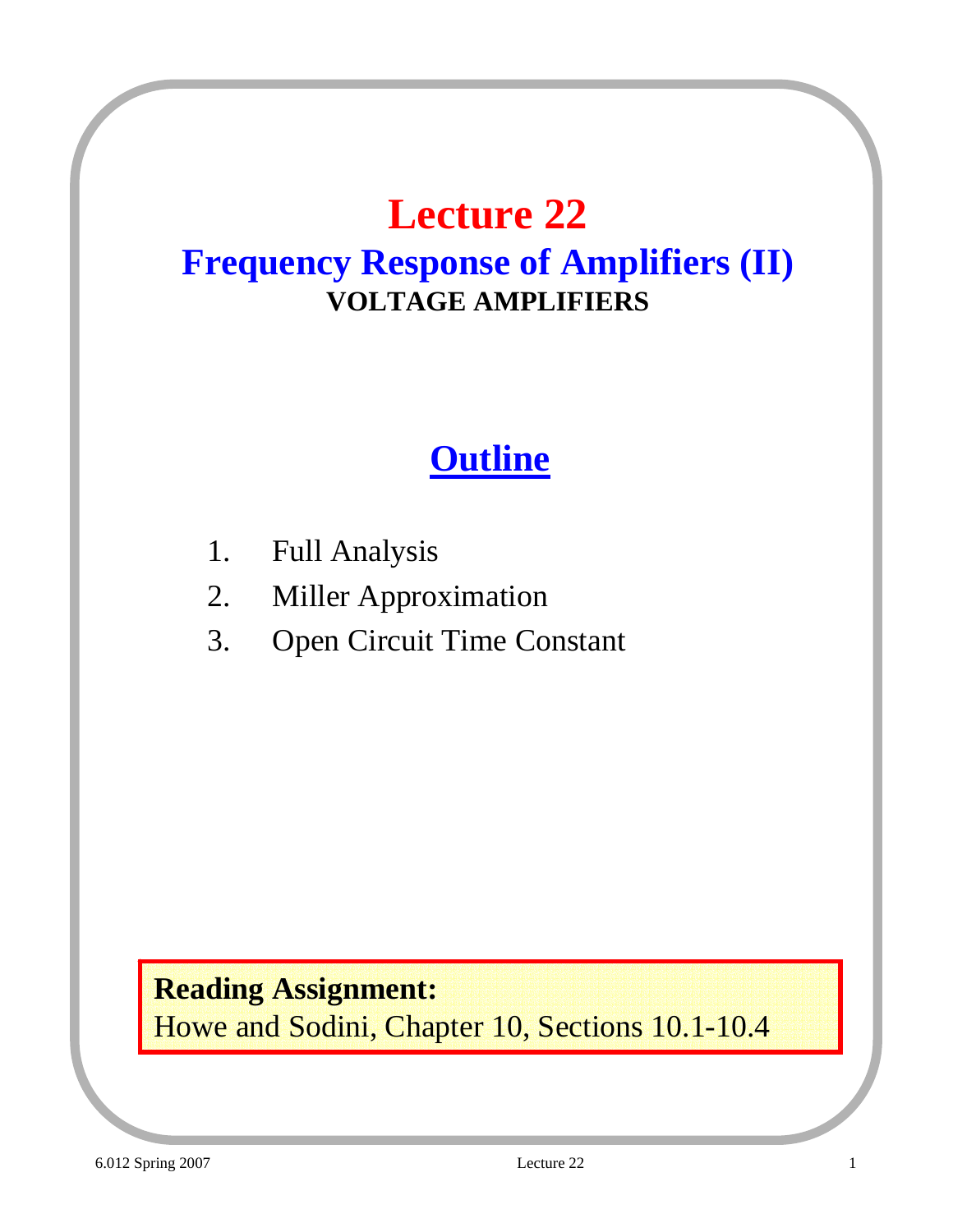# **Common Emitter Amplifier**



- Operating Point Analysis
	- $v_s=0$ ,  $R_s=0$ ,  $r_o \rightarrow \infty$ ,  $r_{oc} \rightarrow \infty$ ,  $R_L \rightarrow \infty$
	- Find  $V_{BIAS}$  such that  $I_{C} = I_{SUP}$  with the BJT in the forward active region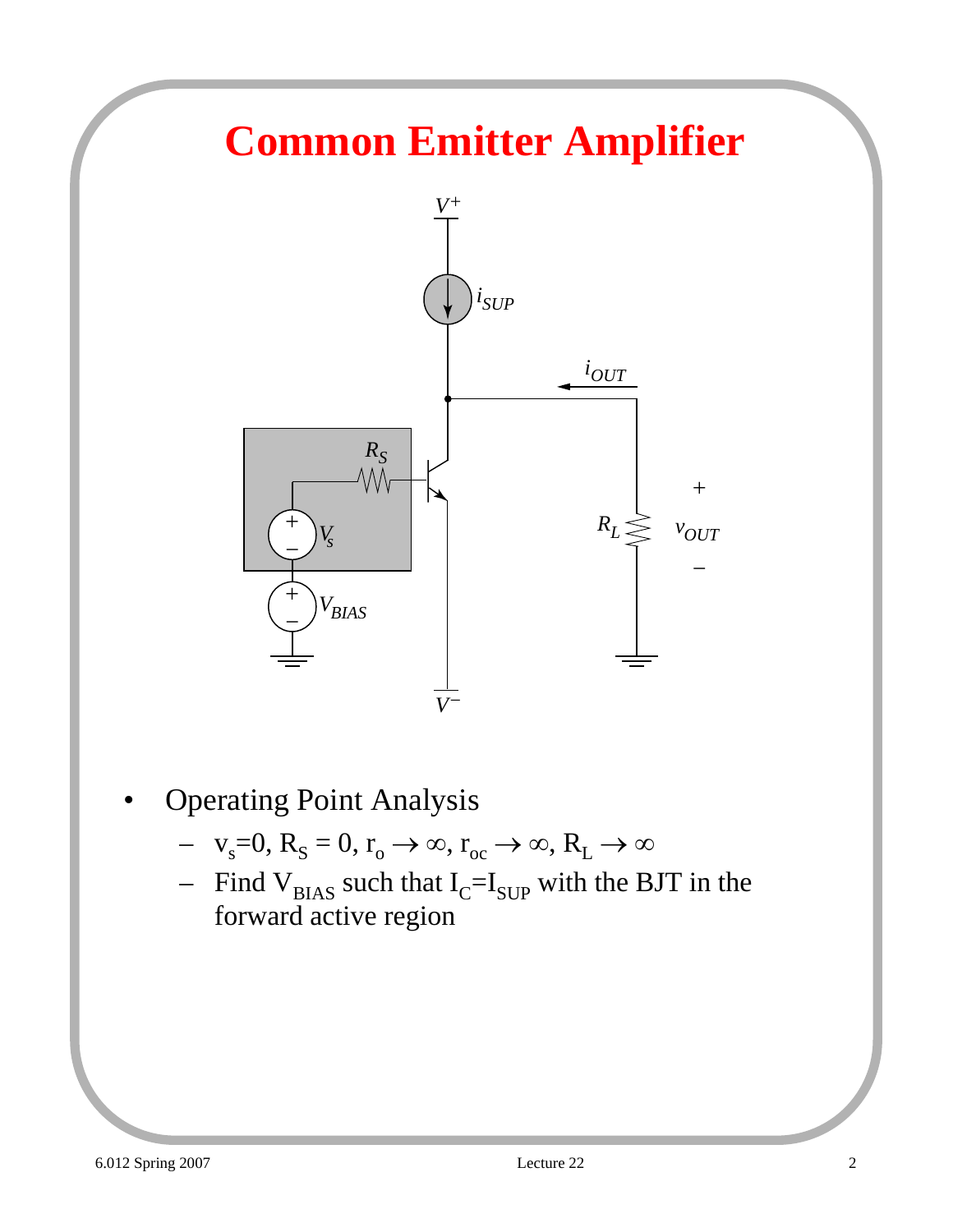# **Frequency Response Analysis of the Common Emitter Amplifier**



- **Frequency Response** 
	- $-$  Set  $V_{BIAS} = 0$ .
	- Substitute BJT small signal model (with capacitors) including  $R_S$ ,  $R_L$ ,  $r_o$ ,  $r_{oc}$
	- Perform impedance analysis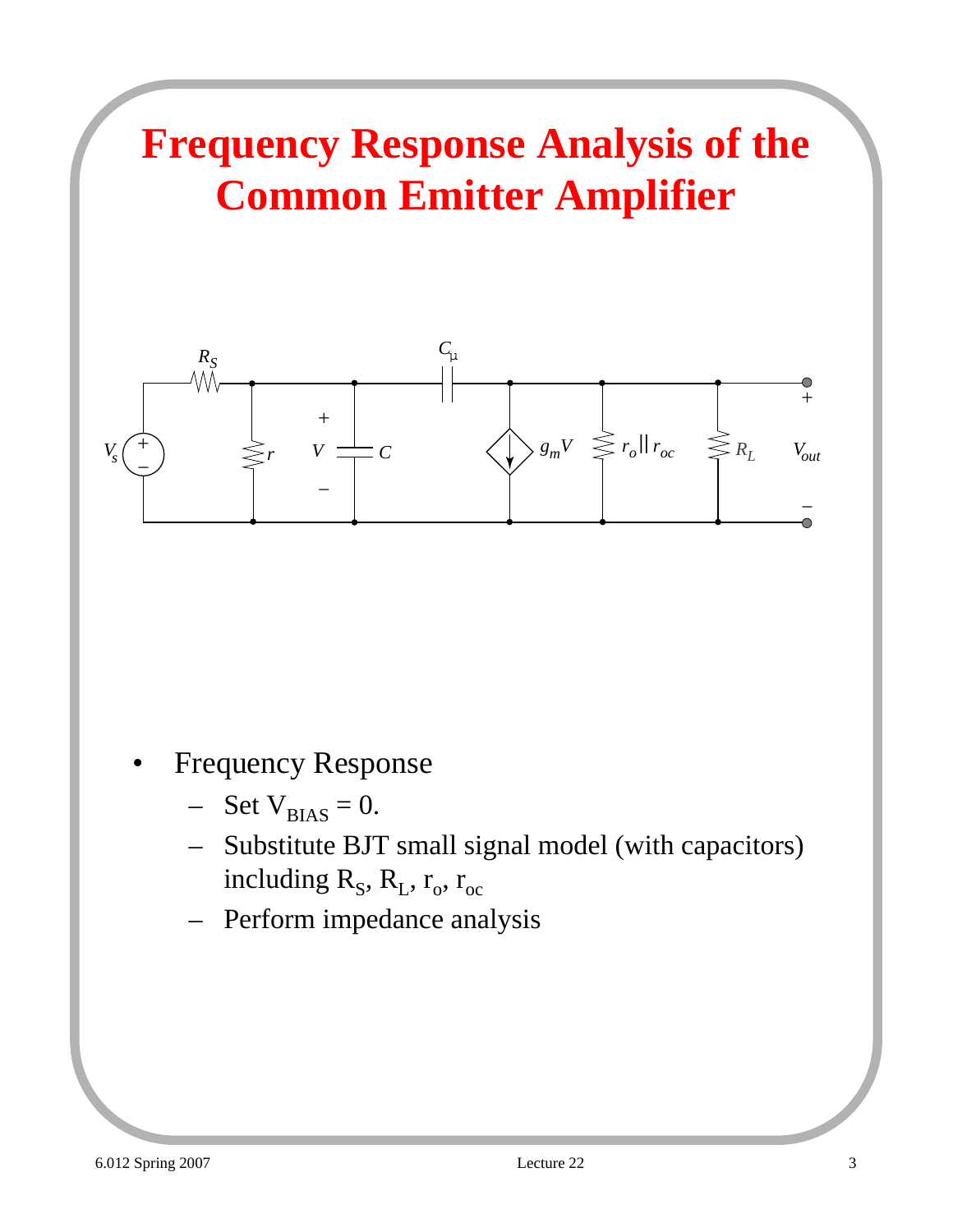#### **1. Full Analysis of CE Voltage Amplifier**  $R_S$ <br> $\frac{R_S}{\sqrt{N}}$  $C_{\mu}$



Replace voltage source and resistance with current source and resistance using Norton Equivalent



**Node 1:**

$$
I_s = \frac{V_{\pi}}{R'_{in}} + j\omega C_{\pi}V_{\pi} + j\omega C_{\mu}(V_{\pi} - V_{out})
$$

**Node 2:**

$$
g_m V_{\pi} + \frac{V_{out}}{R_{out}'} = j\omega C_{\mu} (V_{\pi} - V_{out})
$$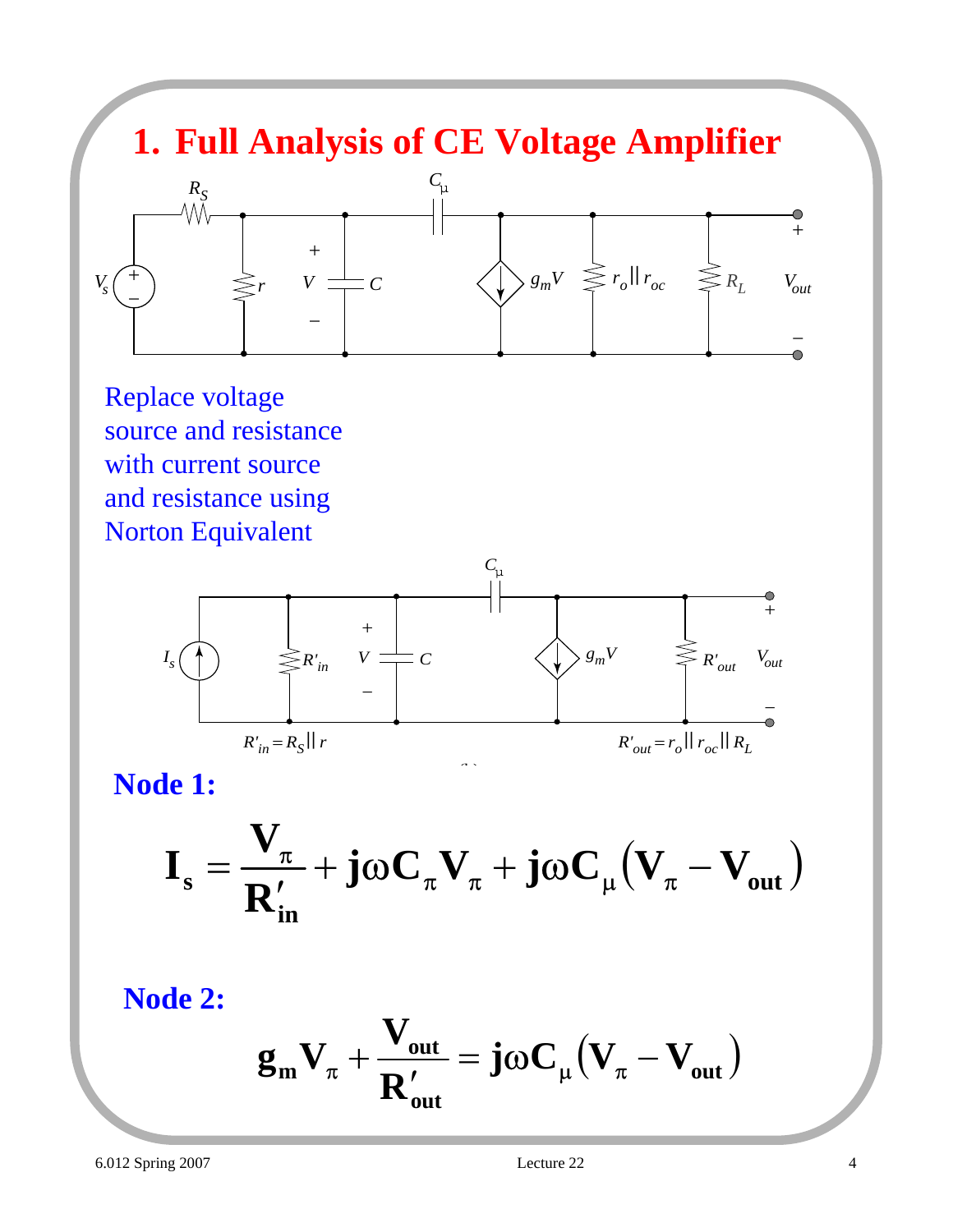## **Full Frequency Response Analysis (contd.)**

- Re-arrange 2 and obtain an expression for  $V_\tau$
- Substituting it into **1** and with some manipulation, we can obtain an expression for  $V_{\text{out}}/I_s$ :

$$
\frac{V_{out}}{I_s} = \frac{-R'_{in}R'_{out}(g_m - j\omega C_\mu)}{1 + j\omega(R'_{out}C_\mu + R'_{in}C_\mu + R'_{in}C_\pi + g_mR'_{out}R'_{in}C_\mu) - \omega^2 R'_{out}R'_{in}C_\mu C_\pi}
$$

Changing input current source back to a voltage source:

$$
\frac{V_{out}}{V_s} = \frac{-g_m R'_{out}}{1 + j\omega (R'_{out}C_{\mu} + R'_{in}C_{\mu}(1 + g_m R'_{out}) + R'_{in}C_{\pi})} = \frac{V_{out}}{1 + j\omega (R'_{out}C_{\mu} + R'_{in}C_{\mu}(1 + g_m R'_{out}) + R'_{in}C_{\pi}) - \omega^2 R'_{out}R'_{in}C_{\mu}C_{\pi}}
$$
  
where  $R'_{in} = \mathbf{R_s} || \mathbf{r}_{\pi}$  and  $R'_{out} = \mathbf{r_o} || \mathbf{r}_{oc} || \mathbf{R_L}$ 

The gain can be expressed as: We can ignore zero at  $g_{m}/C_{\mu}$  because it is higher than  $\omega_{T}$ .

$$
\frac{V_{out}}{V_s} = \frac{A_{vo}}{(1 + j\omega\tau_1)(1 + j\omega\tau_2)} = \frac{A_{vo}}{1 - j\omega(\tau_1 + \tau_2) - \omega^2\tau_1\tau_2}
$$

where  $A_{\nu_0}$  is the gain at low frequency and  $\tau_1$  and  $\tau_2$  are the two time constants associated with the capacitors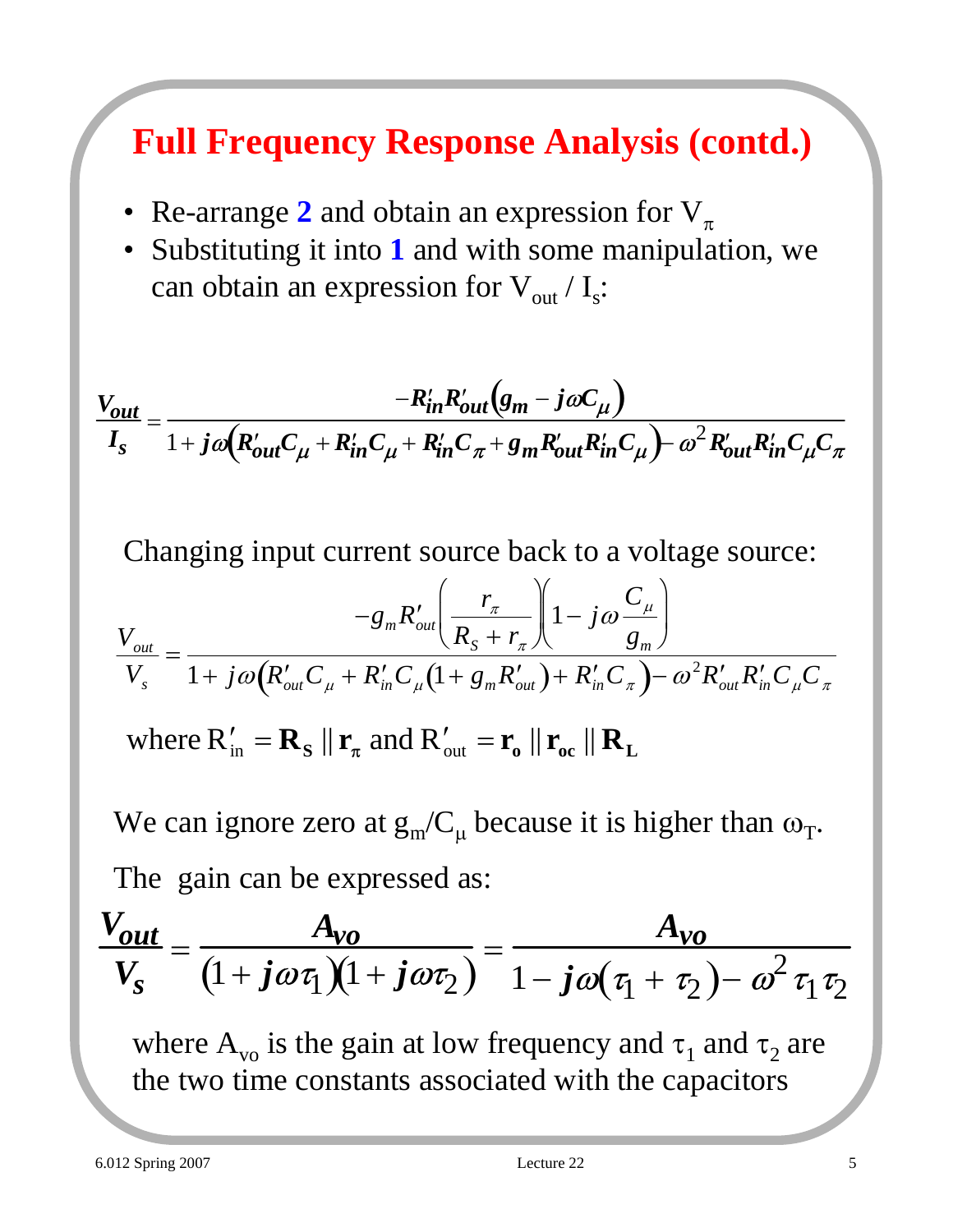#### **Denominator of the System Transfer Function**



# $\tau_1 + \tau_2 = R'_{out}C_{\mu} + R'_{in}C_{\mu}(1+g_mR'_{out}) + R'_{in}C_{\pi}$  $\tau_1 \bullet \tau_2 = R'_{out} R'_{in} C_u C_\pi$

We could solve for  $\tau_1$  and  $\tau_2$  but is algebraically complex.

- •However, if we assume that  $\tau_1 >> \tau_2 \implies \tau_1 + \tau_2 \approx \tau_1$ .
- •This is a conservative estimate since the *true*  $\tau_1$  is actually smaller and hence the *true* bandwidth is actually larger than:

$$
\tau_1 \approx R_{in}^t \left[ C_{\pi} + C_{\mu} (1 + g_m R_{out}') \right] + R_{out}' C_{\mu}
$$

Then:

$$
\omega_{3dB} = \frac{1}{\tau_1} = \frac{1}{R'_{in} \left[ C_{\pi} + C_{\mu} \left( 1 + g_m R'_{out} \right) \right] + R'_{out} C_{\mu}}
$$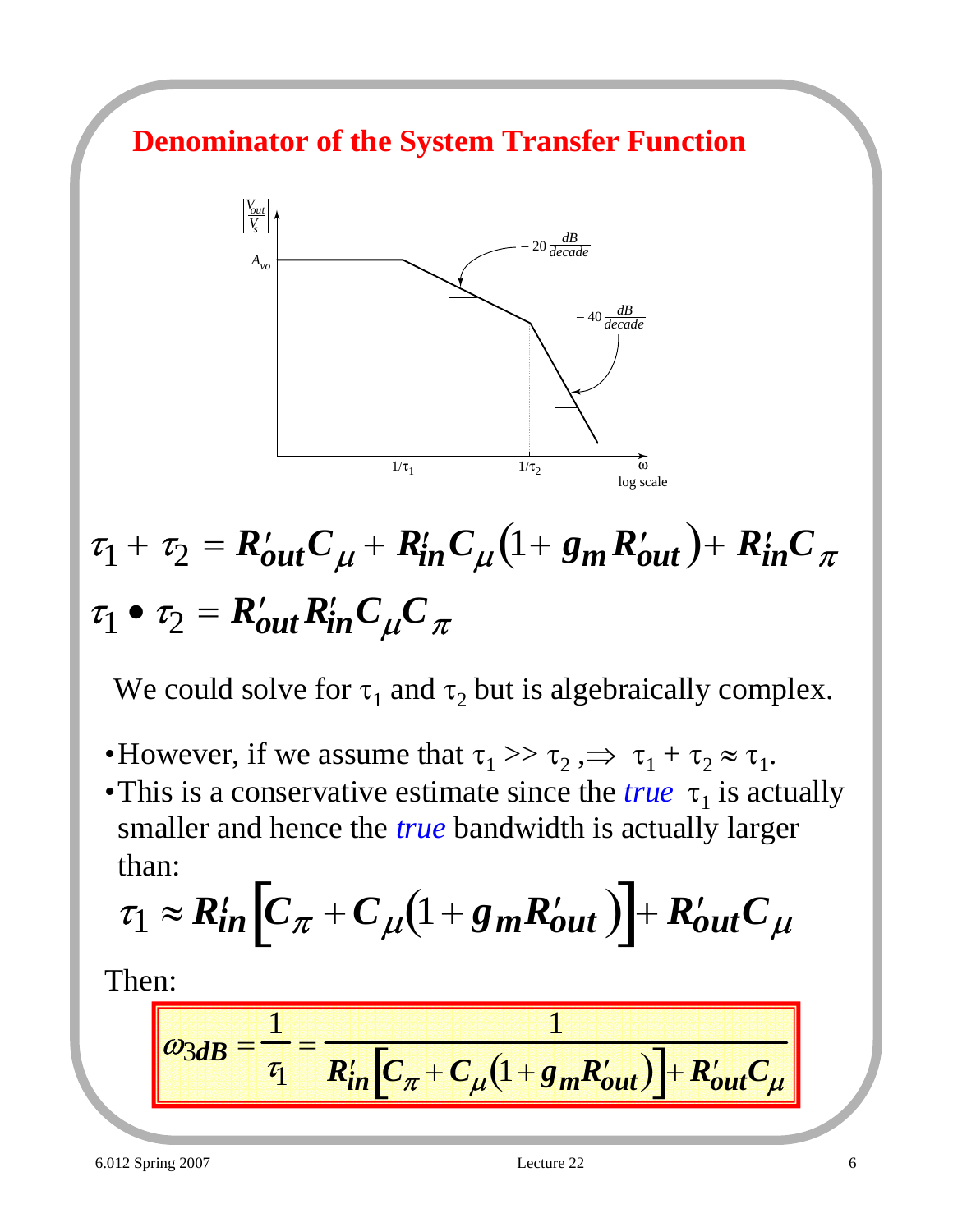## **2. The Miller Approximation**

**Effect of**  $C_\mu$  **on the Input Impedance:** 



The input impedance  $Z_i$  is determined by applying a test voltage  $V_t$  to the input and measuring  $I_t$ :

$$
V_{out} = -g_m V_t R'_{out} + I_t R'_{out}
$$

The Miller Approximation assumes that current through  $C_{\mu}$  is small compared to the transconductance generator

$$
I_t \ll |g_m V_t|
$$
  

$$
V_{out} \approx -g_m V_t R'_{out}
$$

We can relate  $V_t$  and  $V_{out}$  by

$$
V_t - V_{out} = \frac{I_t}{j\omega C_\mu}
$$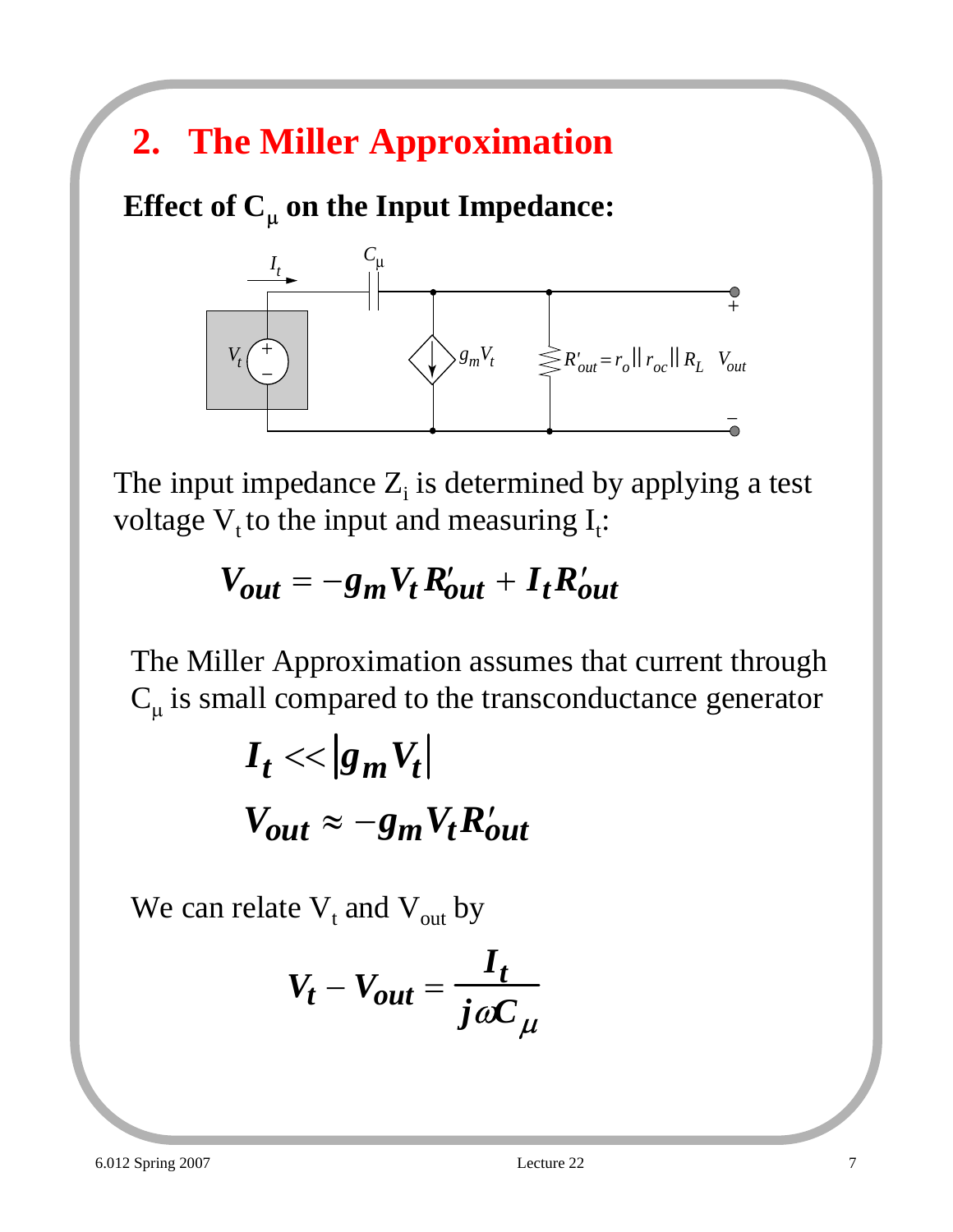## **The Miller Approximation (contd.)**

After some Algebra:

$$
\frac{V_t}{I_t} = Z_{eff} = \frac{1}{j\omega C_{\mu}(1 + g_m R'_{out})} = \frac{1}{j\omega C_{\mu}(1 - A_{\nu C_{\mu}})}
$$

The effect of  $C_{\mu}$  at input is that  $C_{\mu}$  is "Miller multiplied" by  $(1-A<sub>vCu</sub>)$ 

**Generalized "Miller Effect"**



- An impedance connected across an amplifier with voltage gain  $A_{\nu 0}$  can be replaced by an an impedance to ground  $\dots$  divided by  $(1-A_{\text{vo}})$
- $A_{\rm vo}$  is large and negative for common-emitter and common-source amplifiers
- Capacitance at input is magnified.

$$
Z_{eff} = \frac{Z}{\left(1 - A_{vo}\right)}
$$

6.012 Spring 2007 Lecture 22 8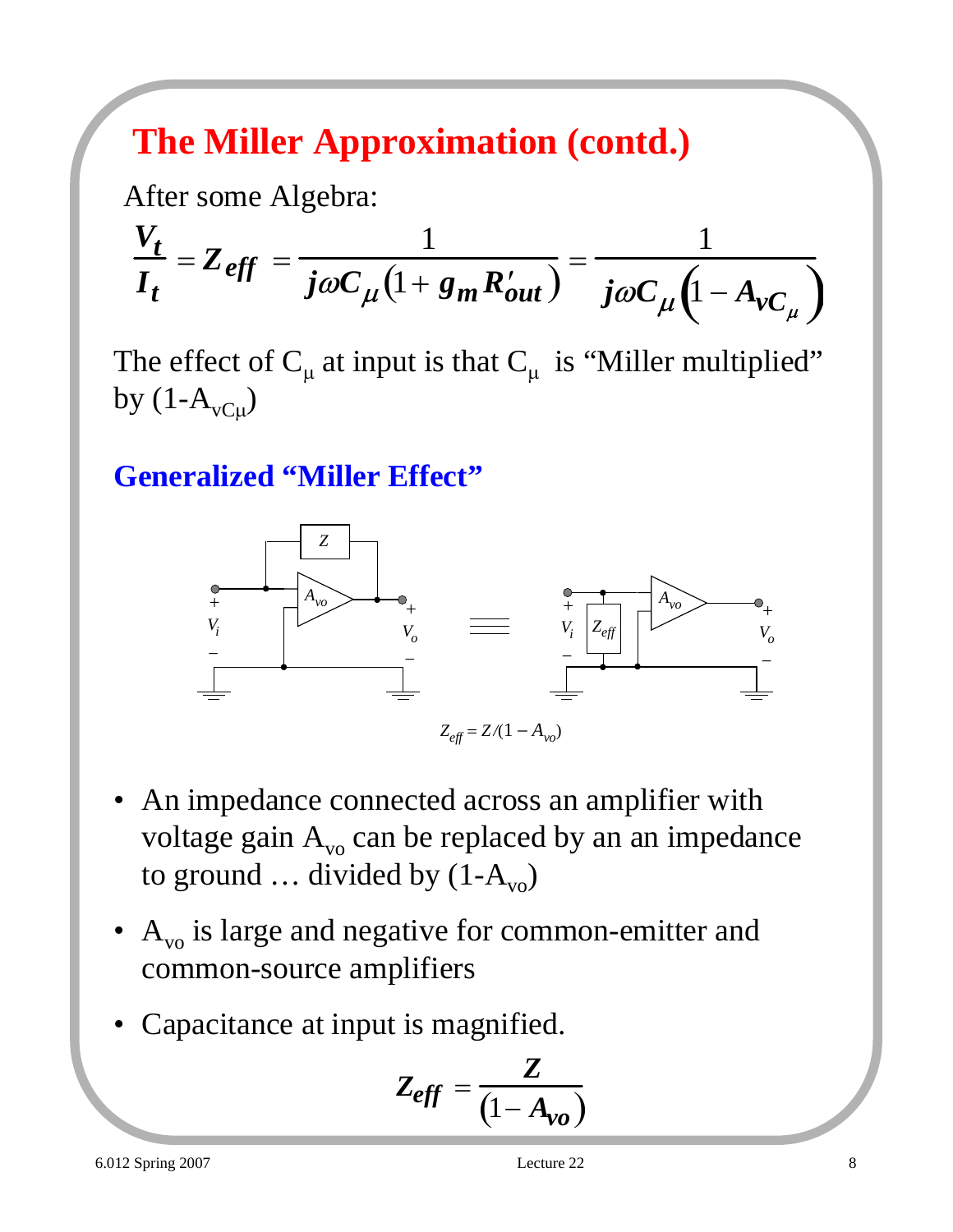## **Frequency Response of the CE Voltage Amplifier Using Miller Approximation**



• The Miller capacitance is lumped together with  $C_{\pi}$ , which results in a single pole low pass filter at the input

$$
\frac{V_{out}}{V_S} = -g_m \left( \frac{r_{\pi}}{r_{\pi} + R_S} \right) R'_{out} \left[ \frac{1}{1 + j \omega (C_{\pi} + C_M) (R_S \parallel r_{\pi})} \right]
$$

At low frequency (DC) the small signal voltage gain is

$$
\frac{V_{out}}{V_S} = -g_m \left(\frac{r_{\pi}}{r_{\pi} + R_S}\right) R'_{out}
$$

The frequency at which the magnitude of the voltage gain is reduced by  $1/\sqrt{2}$  is

$$
\omega_{3dB} = \frac{1}{(R_s \parallel r_\pi)(C_\pi + C_M)} = \left[\frac{1}{(R_s \parallel r_\pi)}\right] \frac{1}{C_\pi + (1 + g_m R'_{out})C_\mu}
$$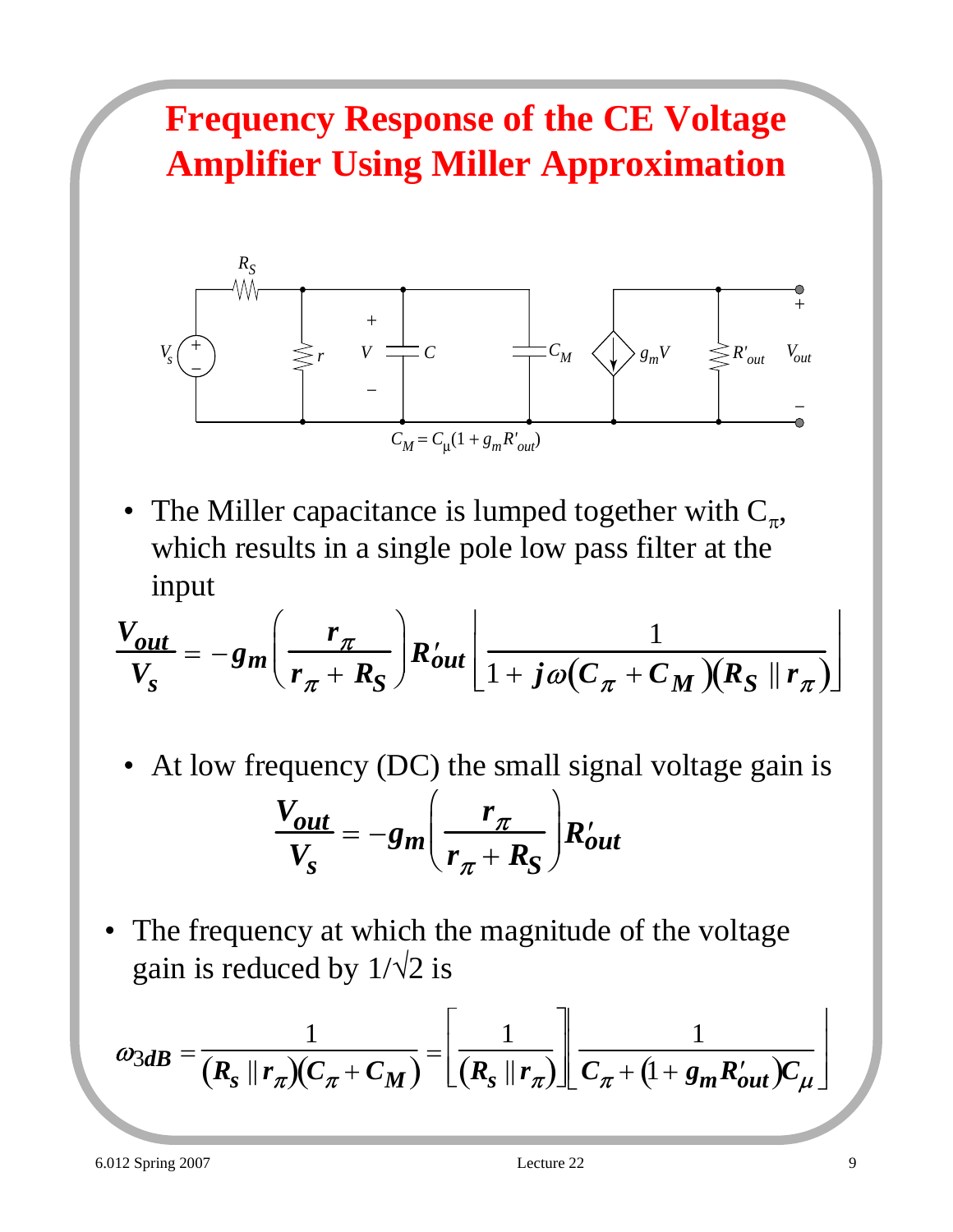### **3. Open Circuit Time Constant Analysis Assumptions**:

- No zeros
- One "dominant" pole  $(1/\tau_1 \ll 1/\tau_2, 1/\tau_3 \ldots 1/\tau_n)$
- N capacitors

$$
\frac{V_{out}}{V_s} = \frac{A_{vo}}{(1 + j\omega\tau_1)(1 + j\omega\tau_2)(1 + j\omega\tau_n)}
$$

The example shows a voltage gain; however, it could be  $I_{out}/V_s$  or  $V_{out}/I_s$ .

Multiplying out the denominator:

$$
\frac{V_{out}}{V_s} = \frac{A_{vo}}{1 + b_1(j\omega) + b_2(j\omega)^2 + ... + b_n(j\omega)^n}
$$

where  $b_1 = \tau_1 + \tau_2 + \tau_3 + ... + \tau_n$ 

It can be shown that the coefficient  $b_1$  can be found exactly [see Gray & Meyer,  $3<sup>rd</sup>$  Edition, pp. 502-506]

$$
b_1 = \left(\sum_{i=1}^N R_{Ti} C_i\right) = \left(\sum_i^N \tau_{C_{io}}\right)
$$

- $\tau_{\text{Cio}}$  is the open-circuit time constant for capacitor  $C_i$
- $C_i$  is the i<sup>th</sup> capacitor and  $R_{Ti}$  is the Thevenin resistance across the i<sup>th</sup> capacitor terminals (with all capacitors open-circuited)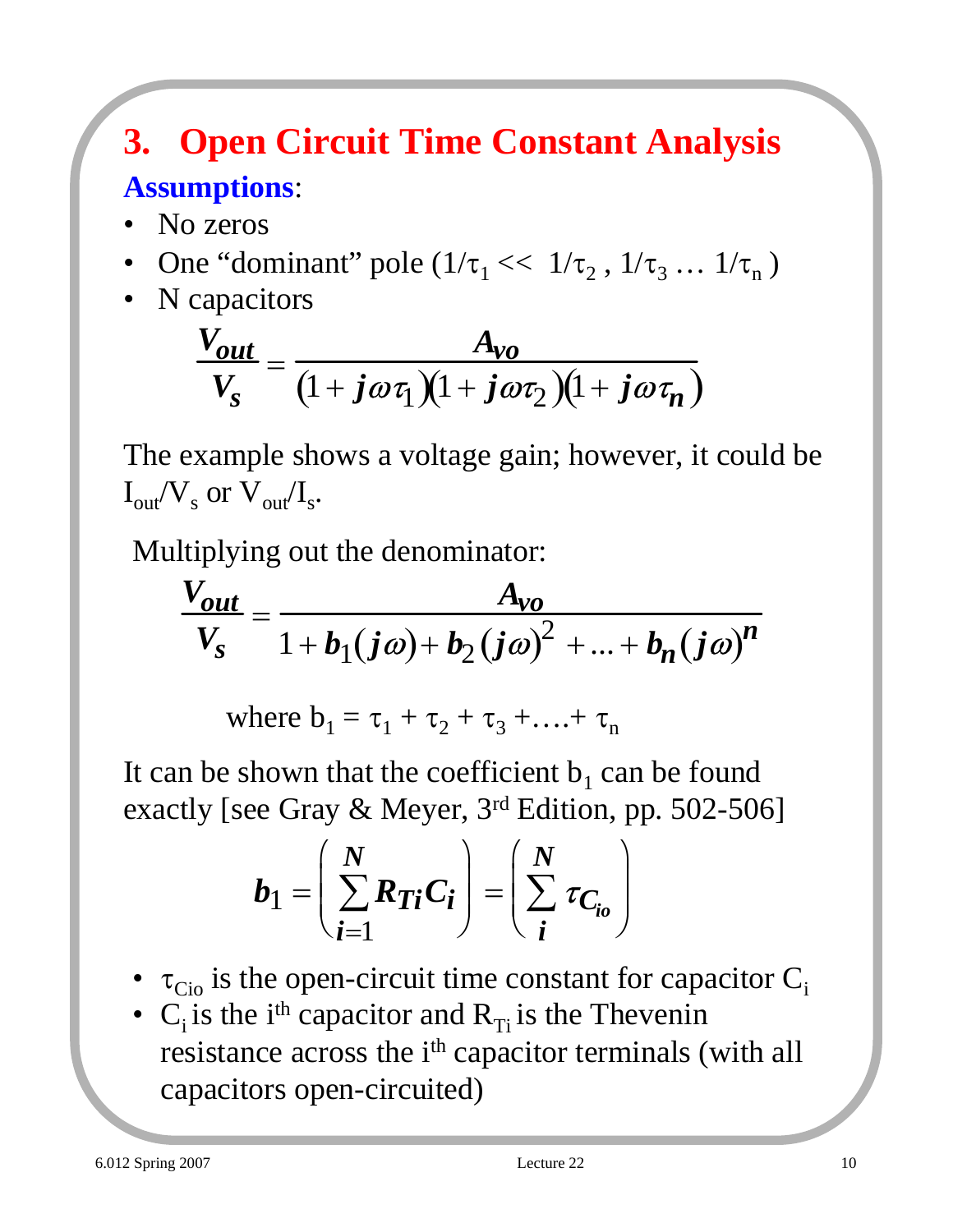## **Open Circuit Time Constant Analysis**

#### **Estimating the Dominant Pole**

The dominant pole of the system can be estimated by:

$$
b_1 = \tau_1 + \tau_2 + \tau_3 + \dots + \tau_n
$$
  
\n
$$
b_1 = \left(\sum_{i=1}^N R_{Ti} C_i\right) \approx \tau_1 = \frac{1}{\omega_1}
$$

 $R_{Ti}C_i$  is the **open-circuit time constant** for capacitor  $C_i$ 

#### **Power of the Technique:**

- Estimates the contribution of each capacitor to the dominant pole frequency separately
- Enables the designer to understand what part of a complicated circuit is responsible for limiting the bandwidth of amplifier
- The approximate magnitude of the Bode Plot is

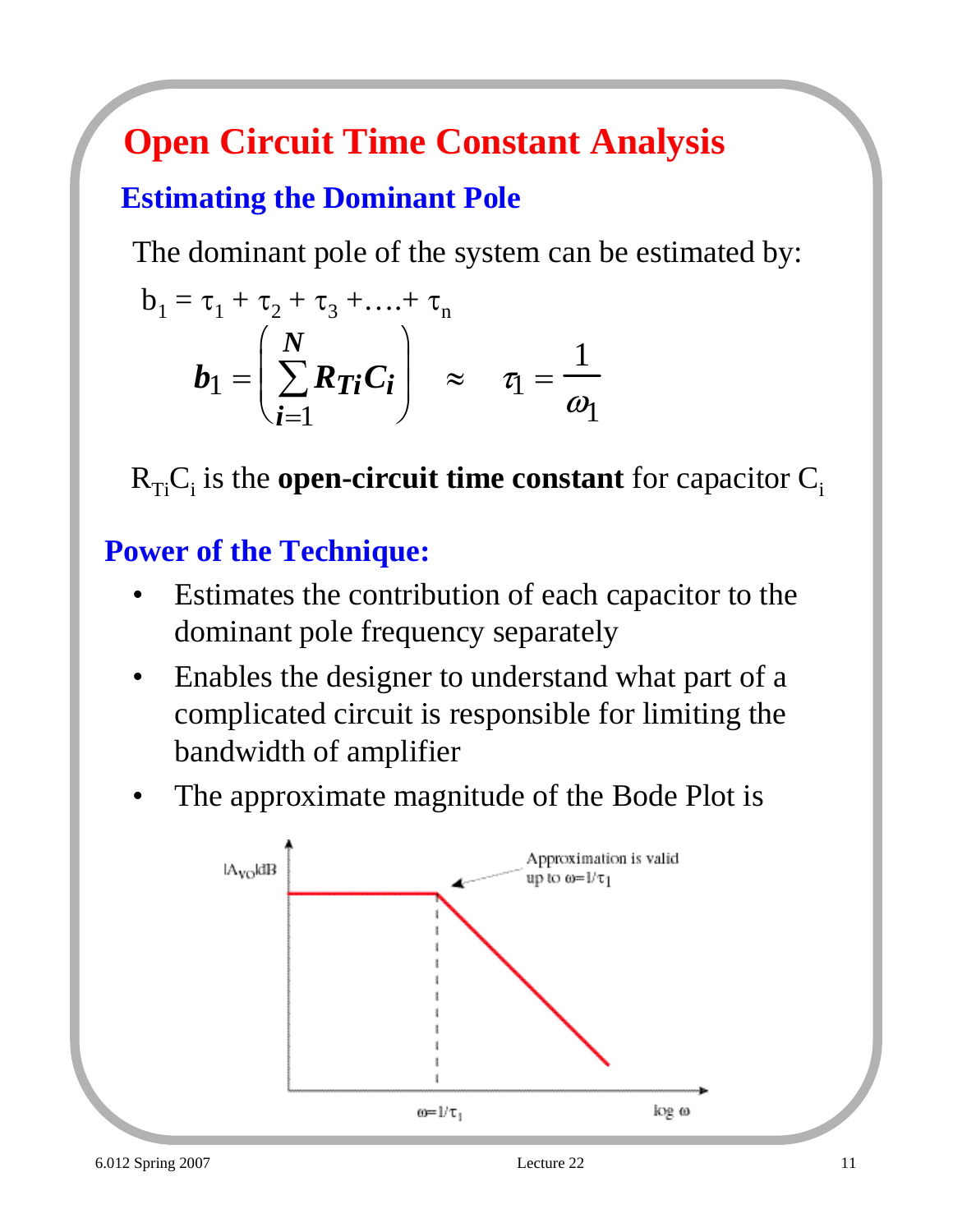

From the Full Analysis

$$
\frac{V_{out}}{V_s} = \frac{-g_m R'_{out} \left(\frac{r_\pi}{R_S + r_\pi}\right) \left(1 - j\omega \frac{C_\mu}{g_m}\right)}{1 + j\omega (R'_{out} C_\mu + R'_{in} C_\mu \left(1 + g_m R'_{out}\right) + R'_{in} C_\pi) - \omega^2 R'_{out} R'_{in} C_\mu C_\pi}
$$

where  $R'_{in} = R_S \parallel r_\pi$  and  $R'_{out} = r_o \parallel r_{oc} \parallel R_L$ 

$$
b_1 = R'_{out}C_\mu + R'_{in}C_\mu(1 + g_m R'_{out}) + R'_{in}C_\pi
$$

$$
\omega_{3dB} \approx \frac{1}{b_1} = \frac{1}{R'_{out}C_{\mu} + R'_{in}C_{\mu}(1 + \epsilon_{m}R'_{out}) + R'_{in}C_{\pi}}
$$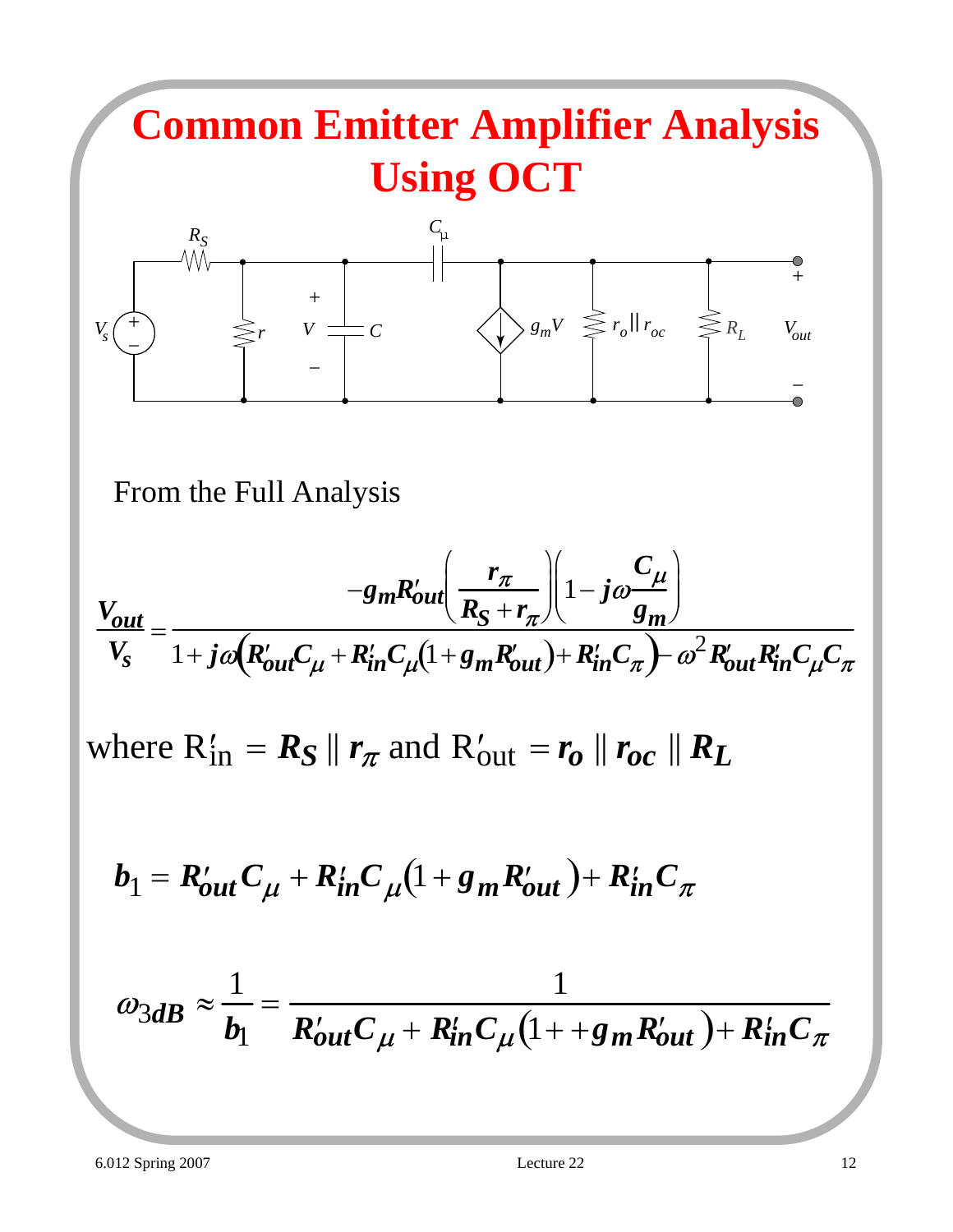# **Common Emitter Amplifier Analysis Using OCT—Procedure**

- 1. Eliminate all independent sources [e.g.  $V_s \rightarrow 0$ ]
- 2. Open-circuit all capacitors
- 3. Find the Thevenin resistance by applying  $i_t$  and measuring v<sub>t</sub>.

#### **Time Constant for C**<sub>π</sub>



Result obtained by inspection

$$
R_{T\pi} = R_{S} || r_{\pi}
$$

$$
\tau_{C_{\pi}} = R_{T\pi} C_{\pi}
$$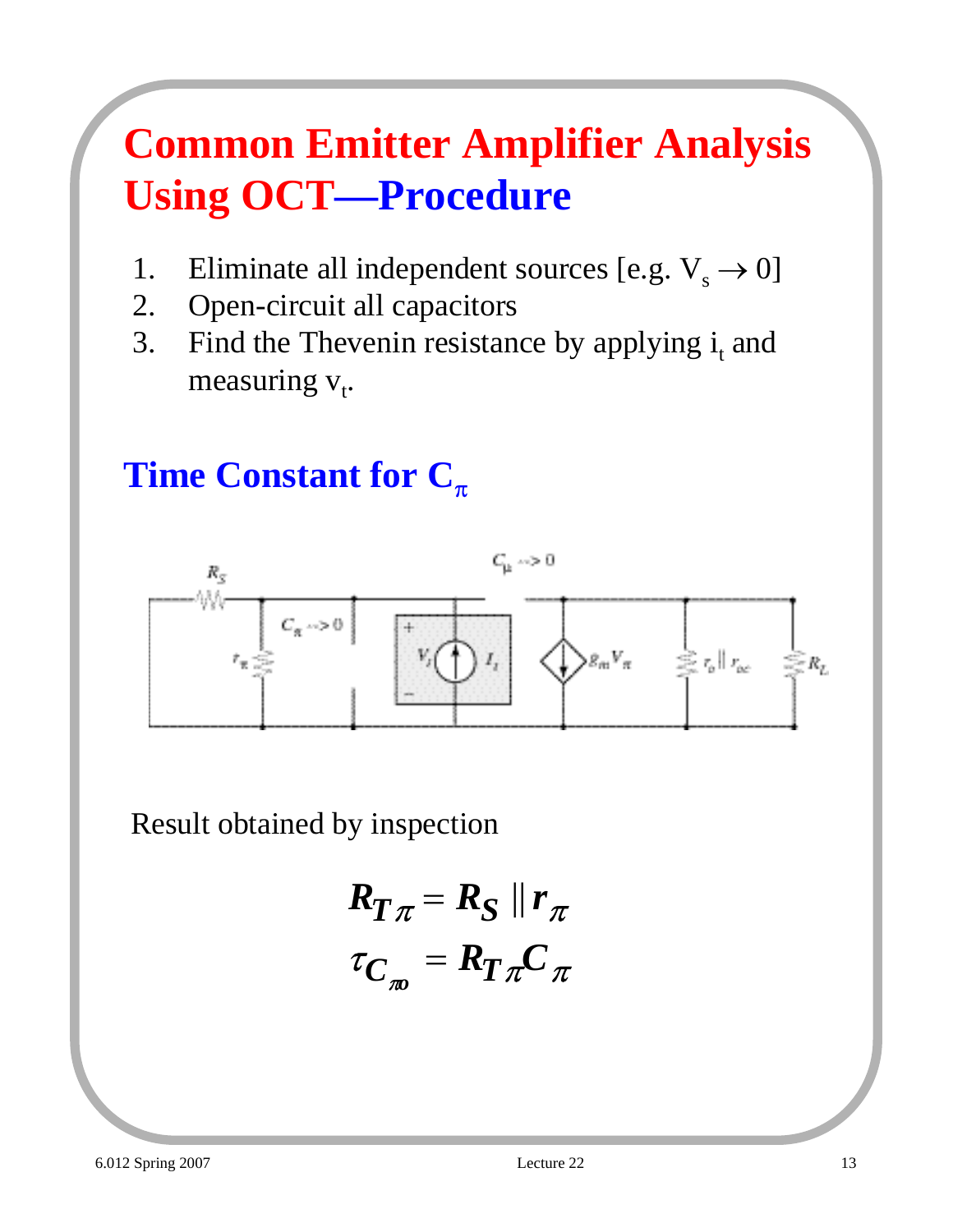# **Common Emitter Amplifier Analysis Using OCT—Time Constant for C**<sup>µ</sup>

Using the same procedure



Let  $R'_{in} = R_S \parallel r_\pi$  and  $R'_{out} = r_o \parallel r_{oc} \parallel R_L$ 





 $\tau_{C_{\mu o}} = R_{T\mu}C_{\mu} = [R'_{out} + R'_{in}(1 + g_{m}R'_{out})]C_{\mu}$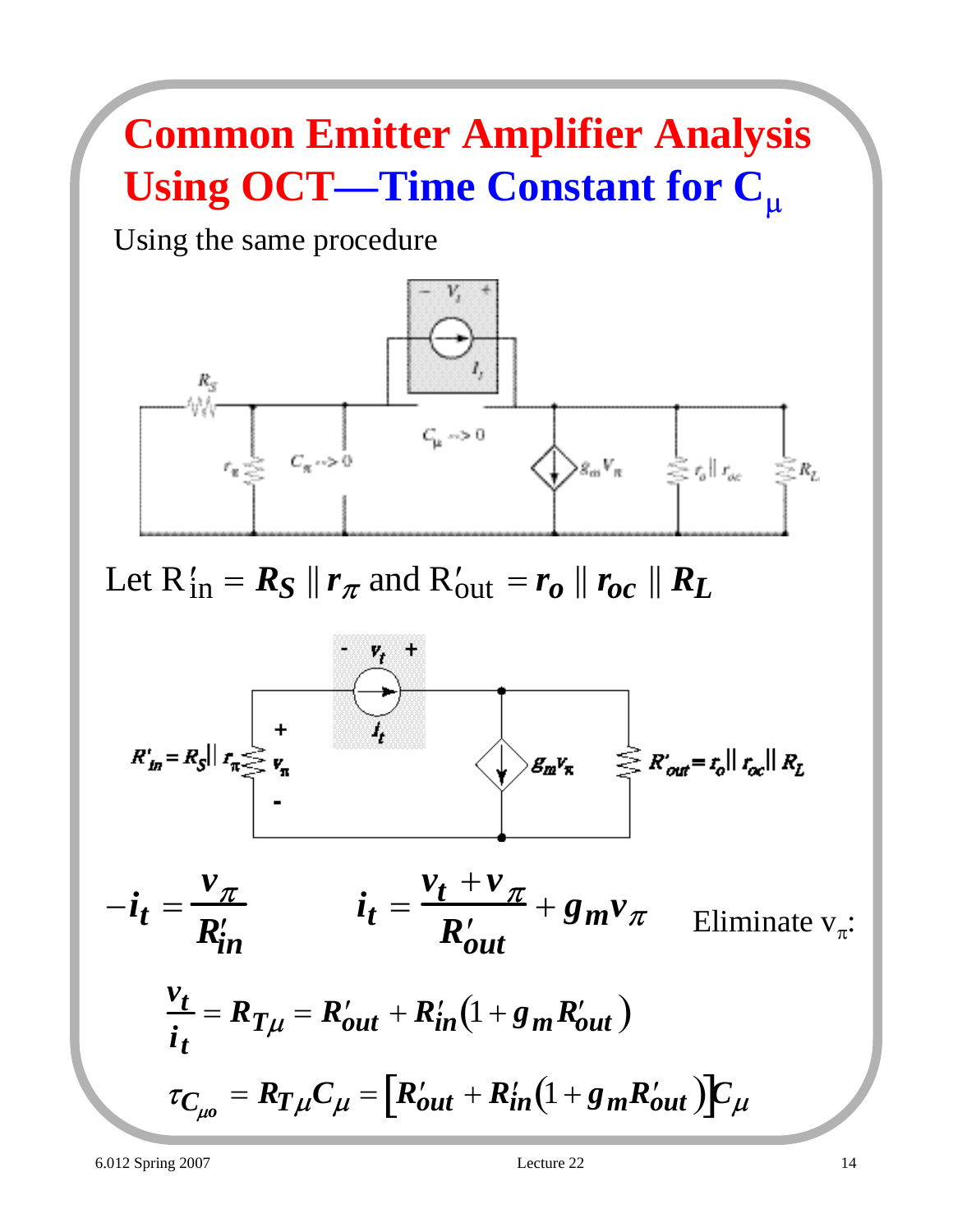# **Common Emitter Amplifier Analysis Using OCT—Dominant Pole**

Summing individual time constants

 $b_1 = R_T \pi C \pi + R_T \mu C \mu$ 

 $b_1 = R'_{out}C_\mu + R'_{in}C_\mu (1 + g_mR'_{out}) + R'_{in}C_\pi$ 

Assume 
$$
\tau_1 >> \tau_2
$$
  
\n
$$
b_1 = \tau_1 + \tau_2 \approx \tau_1
$$
\n
$$
b_1 = R'_{out}C_{\mu} + R'_{in}C_{\mu}(1 + g_m R'_{out}) + R'_{in}C_{\pi}
$$
\n
$$
\omega_{3dB} \approx \frac{1}{b_1} = \frac{1}{R'_{out}C_{\mu} + R'_{in}C_{\mu}(1 + g_m R'_{out}) + R'_{in}C_{\pi}}
$$

This result is very similar to the Miller Effect calculation Additional term  $R^{'}_{\phantom{\sigma} \textrm{out}} C_{\mu}$  taken into account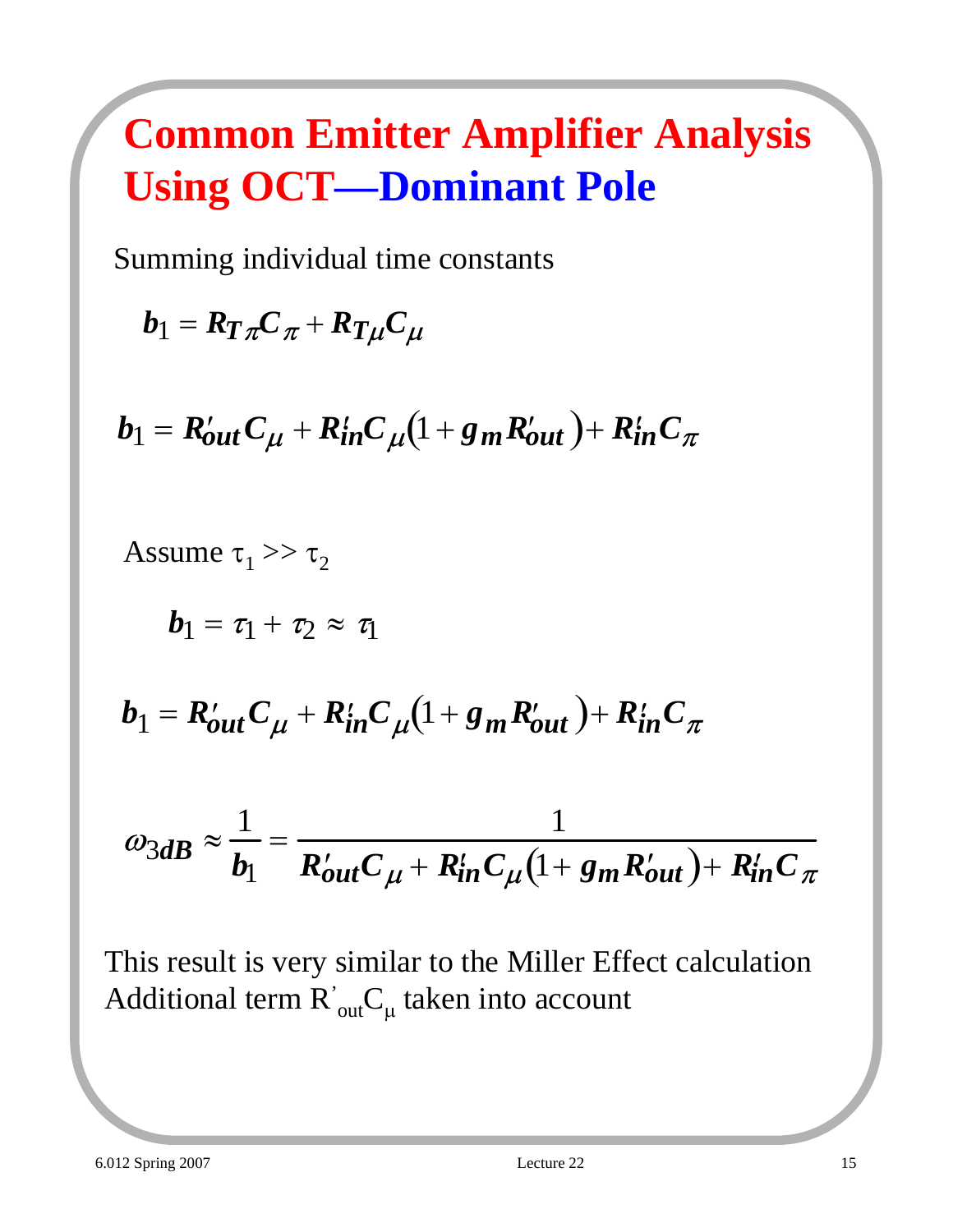**Compare the Three Methods of Analyzing the Frequency Response of CE Amplifier**

**Full Analysis—**

$$
\omega_{3dB} \approx \frac{1}{\tau_1} = \frac{1}{R'_{out}C_{\mu} + R'_{in}C_{\mu}(1 + g_m R'_{out}) + R'_{in}C_{\pi}}
$$

**Miller Approximation—**

$$
\omega_{3dB} = \left[\frac{1}{R'_{in}}\right] \frac{1}{C_{\pi} + (1 + g_m R'_{out})C_{\mu}}
$$

**Open Circuit Time Constant—**

$$
\omega_{3dB} \approx \frac{1}{b_1} = \frac{1}{R'_{out}C_{\mu} + R'_{in}C_{\mu}(1 + g_m R'_{out}) + R'_{in}C_{\pi}}
$$